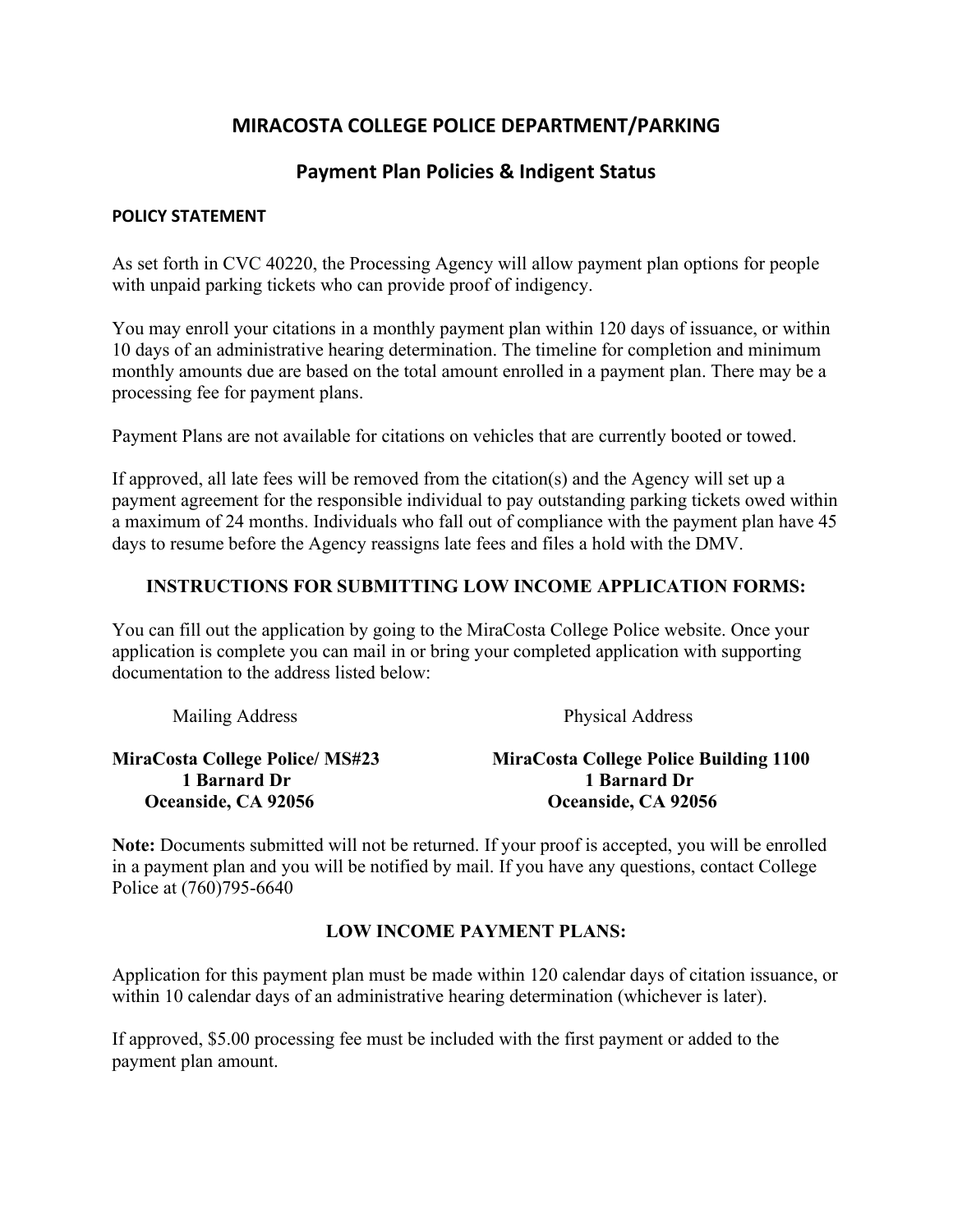During the payment plan; all late fees will be waived but reinstated if registered owner fall outs of compliance with the payment plan.

The minimum amount of \$25 must be paid monthly. If no payment is received within 45 days; the payment plan will be defaulted; the total amount and all late fees will be reinstated, and a filing of an itemization of unpaid parking penalties and service fees will be sent to DMV.

If defaulted; the registered owner may request to rescind the filing of an itemization of unpaid parking penalties and service fees for an indigent individual, for **one-time only,** if the registered owner or lessee pays a late fee of five dollars (\$5).

### **PAYMENT RULES/REGULATIONS**

- I. A registered owner or person responsible for the citations shall be eligible to enroll in a payment plan with proof of indigent status.
	- a. Late fees will be placed in abeyance while in the payment plan, these late fees will be waived once the payment plan is completed.
	- b. If additional citations are accrued during the payment plan period, the plan may not be modified to include these citations. A new application must be submitted and processed accordingly.
- II. Once the payment plan is in place and the applicant adheres to its terms, an itemization of unpaid parking penalties will not be filed with the DMV (Department of Motor Vehicles) and any DMV Registration Hold in place will be temporarily removed.
	- a. If applicant defaults on payment plan, the DMV Registration Hold will be reinstated, if applicable.
- III. \$5.00 processing fee must be included with the first payment or added to the payment plan amount.
- IV. Payments must be made each calendar month.
	- a. There will be no grace period for late payments.
	- b. For mailed payments, a postmark is acceptable to meet this requirement.
- V. Payment Plan Duration.
	- a. For balances under \$500, payments will be \$25/month.
	- b. For balances over \$500, monthly payments will be assessed accordingly

## **INDIGENCY LOW INCOME PAYMENT PLANS**

If you meet the low income payment plan requirements in the attached application form, you may enroll your citations in a monthly payment plan. Late penalties are removed at time of enrollment, but will be reinstated if the plan is not completed.

|                  | Amount Owed Monthly Payment        |
|------------------|------------------------------------|
| $\mu$ p to \$500 | Not to exceed \$25                 |
|                  | \$501 or more Determined by Agency |